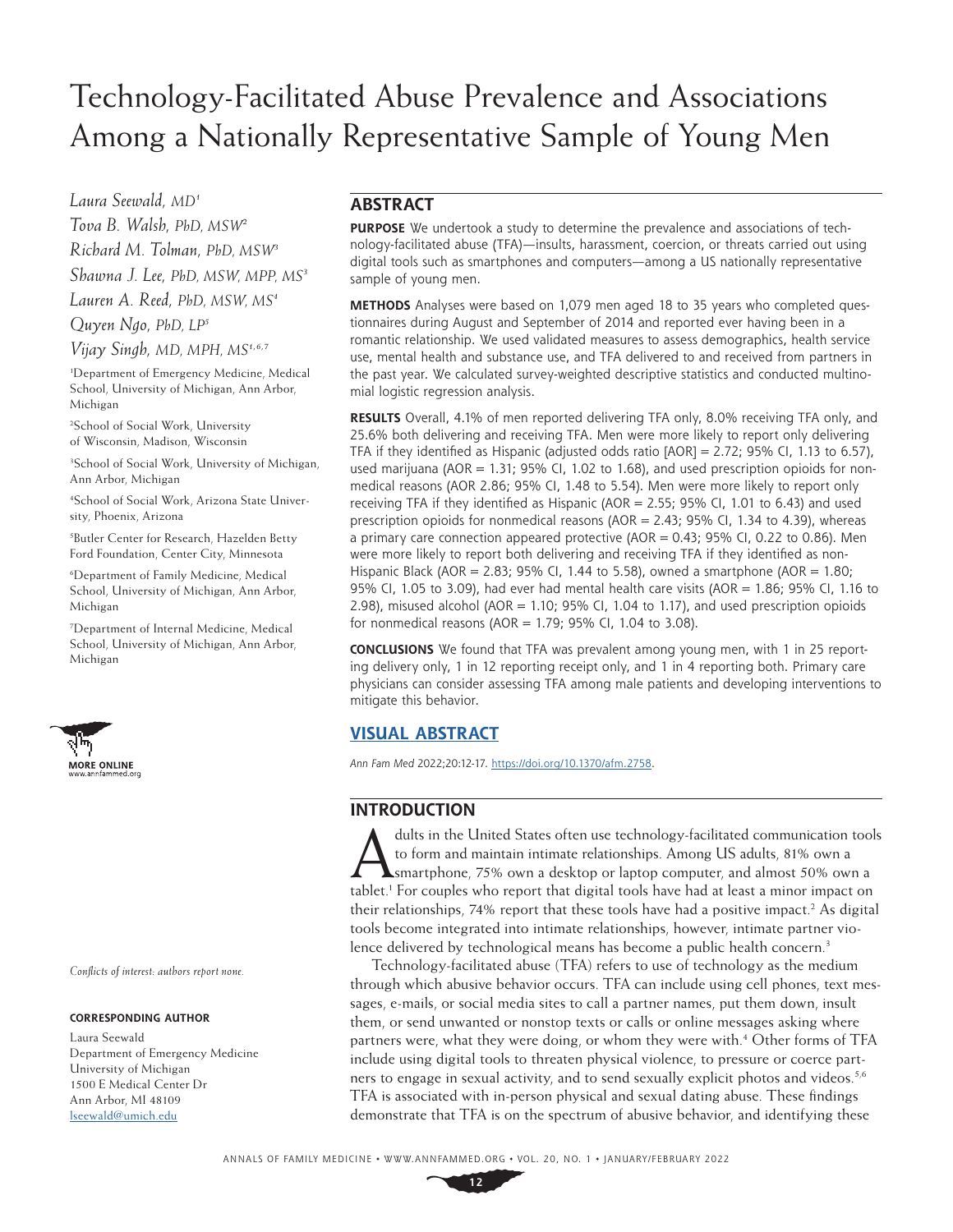behaviors may help to prevent additional acts of abuse.<sup>4-6</sup> Delivery of TFA can describe acts of perpetrating TFA, and receiving TFA can describe being a victim of TFA. Health care clinicians who use the terms "delivered abuse" and "received abuse" are making a deliberate choice to not label a patient as solely a perpetrator or victim of harmful behaviors.<sup>7,8</sup> This terminology might assist male patients in disclosing TFA by reducing stigma when disclosing abusive behavior.<sup>9</sup>

Data suggest that use of digital tools for abuse is widespread, especially among youth. Among men and women aged ≥18 years, 33% to 35% have delivered TFA and 29% to 33% have received  $TFA<sup>6</sup>$ ; in addition, 12% to 13% of adolescents and young adults aged <25 years have delivered or received severe TFA (eg, public humiliation or threats).<sup>10</sup> In health care settings, 48% of young adults have delivered or received TFA.4 Among a nationally representative sample of adult men and women, 8% have received TFA over their lifetime.<sup>11</sup>

To our knowledge, there have been no studies reporting TFA delivered or received exclusively among nationally representative adult US men, addressing recent, past-year TFA, or ascertaining the overlap of TFA delivery and receipt. Additionally, there have been no studies that assess the associations of male TFA with health services use and health conditions. The goal of our study was to determine past-year prevalence of TFA among a nationally representative sample of young adult men and to evaluate both delivery and receipt. Our second objective was to examine the associations of TFA with demographics, smartphone ownership, health services use, and mental health problems and substance use.

# **METHODS**

## **Participants**

We administered the Men's Health, Fatherhood, and Relationships survey<sup>12</sup> between August and September 2014 to men aged 18 to 35 years using the online KnowledgePanel,<sup>13</sup> a probability-based web panel representative of the civilian, noninstitutionalized US population. KnowledgePanel members recruited through 2009 were chosen by randomdigit dialing, and panelists selected in late 2009 onward were chosen by address-based sampling. Those without Internet access receive a web-enabled device and free Internet service. These participants had already agreed to participate in survey research through KnowledgePanel. Survey nonresponders received e-mail reminders at 3 and 10 days, and a telephone reminder at 16 days from initial contact. The survey included self-read informed consent. The Institutional Review Board for Health Sciences and Behavioral Sciences at the University of Michigan approved the study.

#### **Measures**

TFA delivered and received were measured using technology-facilitated abuse items.<sup>4</sup> Participants were asked if, in the past 12 months, they had done the following to their partner (delivered) or their partner had done the following to them (received) using cell phones, text messages, e-mail, instant messages, or social networking sites such as Facebook: "call names, put down, or insult," "send threatening or harassing messages," "send unwanted and nonstop texts, calls, and online messages asking where at, what doing, and who with," "check partner's cell phone to see who talking to or texting without their permission," or "access partner's online accounts without permission." Respondents reported frequency using a 7-point Likert scale from 1 (never) to 7 (more than 20 times). See [Supplemental Appendix](https://www.AnnFamMed.org/lookup/suppl/doi:10.1370/afm.2758/-/DC1) for a list of questions regarding TFA provided to survey respondents. Responses were dichotomized into no TFA delivered or received (never to all 5 items) vs any TFA delivered or received (greater than never to any of the items). For analyses we further split TFA into 3 categories: delivered-only, received-only, and both delivered and received.

Health services use was assessed by asking dichotomous questions for connection to primary care (having 1 doctor they usually go to for medical care), emergency department visits (receiving care from a hospital emergency department in the past 2 years), and mental health care visits (ever having seen a psychiatrist, psychologist, or social worker for counseling or therapy) from KnowledgePanel personal health items.<sup>14</sup> Mental health was measured using a score of greater than 2 on the Patient Health Questionnaire-2 to assess depression.<sup>15</sup>

Substance use problems were assessed from the mean score on the 10-item Alcohol Use Disorders Identification Test for alcohol misuse; possible scores range from 0 to 40, with higher scores denoting greater misuse.<sup>16-18</sup> Past-year National Longitudinal Study of Adolescent Health measures were used to assess the mean scores for marijuana use and for prescription opioid pain medication use for nonmedical reasons; both have possible scores ranging from 0 to 6 with higher scores denoting greater use.<sup>19</sup>

Smartphone use was measured using a dichotomous question ("Do you own a smartphone?") from the KnowledgePanel technology and electronics items.14 Demographic questions included age; race and ethnicity (non-Hispanic White, non-Hispanic Black, Hispanic, another non-Hispanic race/ethnicity, multiracial non-Hispanic); education (less than high school, high school, some college, bachelor's degree or higher); current employment; and having ever been in relationships with women, men, or both.

## **Analysis Plan**

We used KnowledgePanel survey weights that account for survey design and nonresponse to obtain nationally representative estimates for nonincarcerated adult men aged 18 to 35 years. Survey weights accounted for demographic factors from the most recent (based on time of data collection) Annual Social and Economic Supplement of the Current Population Survey, conducted in March 2013. The survey response rate was 47% (1,346 of 2,889), with differences in responders and nonresponders addressed by survey weighting. Of the 1,346 men who completed the survey, the 1,079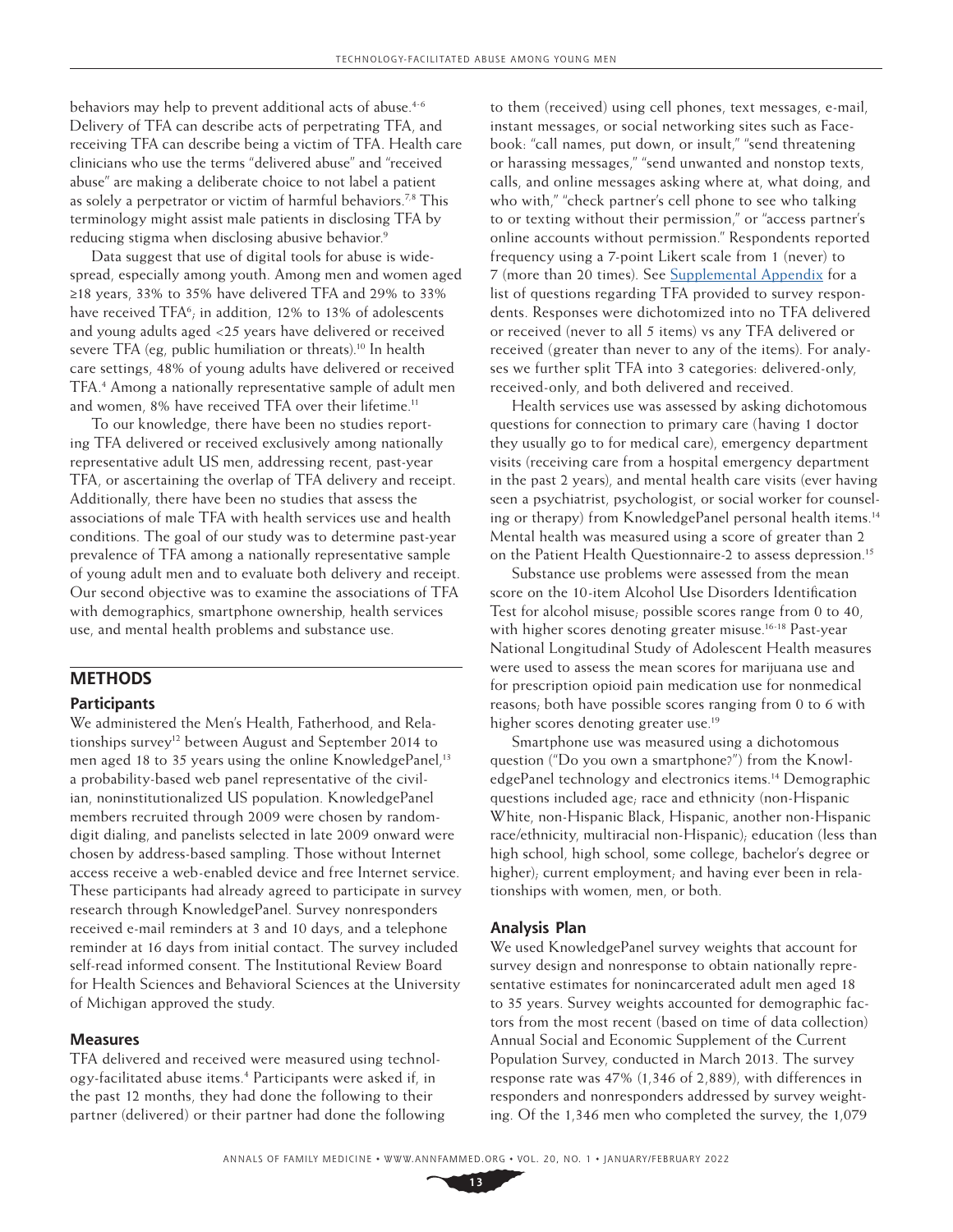men (80%) who reported ever having been in a romantic relationship were asked questions about TFA and constituted our analytic sample. Men without a current partner were not excluded. Most men reported being in romantic relationships with women only, so we did not separately analyze men in relationships with women or men.

We measured survey-weighted descriptive statistics with percentages for dichotomous variables and mean scores for continuous variables, with 95% CIs for each estimate. We conducted survey-weighted multinomial logistic regression analysis to assess associations of demographics, smartphone ownership, health services use, and mental health and substance use problems with categories of TFA delivered-only, TFA received-only, and TFA both delivered and received, compared with the reference category of no TFA. We calculated adjusted odds ratios (AORs) and 95% CIs. We assessed for multicollinearity in multivariate analyses through a correlation matrix, which showed a Pearson correlation coefficient of less than 0.3 for all independent variables.

All analyses were conducted using Stata version 15.1 (StataCorp LLC). Because we analyzed a subpopulation of the full sample of men completing the survey (ie, only those who reported ever having been in a romantic relationship), we used Stata's subpop command, which correctly calculates standard errors.

## **RESULTS**

The 1,079 men studied had a mean age of 26.5 years, and 57.6% were of non-Hispanic White race and ethnicity (Table 1). Most, 94.7%, reported relationships with women, while 3.4% and 1.9% reported relationships with men or with both women and men, respectively (data not shown).

Nearly one-third of the sample had some experience with TFA in the past year (Table 1). Overall, 4.1% of men reported delivering TFA only, 8.0% receiving TFA only, and 25.6% both delivering and receiving TFA.

In multinomial regression analysis, men were more likely to report TFA delivered-only if they were Hispanic  $(AOR = 2.72)$ ; 95% CI, 1.13 to 6.57), used marijuana (AOR=1.31; 95% CI, 1.02 to 1.68), and used prescription opioids for nonmedical reasons (AOR=2.86; 95% CI, 1.48 to 5.54) (Table 2). They were more likely to report TFA received-only if they identified as Hispanic  $(AOR = 2.55, 95\% \text{ CI}, 1.01 \text{ to } 6.43)$  and used prescription opioids for nonmedical reasons  $(AOR = 2.43)$ ; 95% CI, 1.34 to 4.39), whereas they were less likely to report this category of abuse if they were connected to primary care  $(AOR = 0.43; 95\% \text{ CI}, 0.22 \text{ to } 0.86)$ . Men were more likely to report TFA both delivered and received if they identified as non-Hispanic Black  $(AOR = 2.83, 95\% \text{ CI}, 1.44 \text{ to } 5.58)$ , owned a smartphone  $(AOR = 1.80, 95\% \text{ CI}, 1.05 \text{ to } 3.09)$ , had ever made a mental health care visit (AOR=1.86; 95% CI, 1.16 to 2.98), misused alcohol (AOR=1.10; 95% CI, 1.04 to 1.17), and used prescription opioids for nonmedical reasons (AOR=1.79; 95% CI, 1.04 to 3.08).

## **DISCUSSION**

Physicians largely do not identify intimate partner violence among male patients,<sup>12</sup> in part based on limited guidance for identifying and responding to abusive behavior disclosed by adult men.<sup>20</sup> Ours is the first study to characterize adult male self-reported TFA delivered and received in a nationally representative US population by describing the overlap of both behaviors. We found that almost 1 in 3 young men reported any TFA delivered or received in the past year; by specific category, 1 in 25 reported TFA delivered-only, 1 in 12 TFA

#### **Table 1. Characteristics of and Technology-Facilitated Abuse Among Men Aged 18-35 Years (N=1,079)**

| <b>Measure</b>                                                      | Value            |
|---------------------------------------------------------------------|------------------|
| Demographics                                                        |                  |
| Age, mean (SD), y                                                   | 26.5 (26.2-27.0) |
| Race and ethnicity, % (95% CI)                                      |                  |
| White non-Hispanic                                                  | 57.6 (54.0-61.1) |
| Black non-Hispanic                                                  | 11.6 (9.2-14.5)  |
| Hispanic                                                            | 21.9 (19.0-25.1) |
| Another non-Hispanic                                                | $7.1(5.3-9.4)$   |
| Multiracial non-Hispanic                                            | $1.8(1.1-3.0)$   |
| Education, % (95% CI)                                               |                  |
| <high school<="" td=""><td>14.5 (11.6-18.1)</td></high>             | 14.5 (11.6-18.1) |
| High school                                                         | 29.6 (26.4-33.0) |
| Some college                                                        | 33.0 (29.9-36.3) |
| Bachelor's degree or higher                                         | 22.9 (20.5-25.4) |
| Employed, % (95% CI)                                                | 69.7 (66.1-73.0) |
| Smartphone use                                                      |                  |
| Owns a smartphone, % (95% CI)                                       | 65.3 (61.3-69.1) |
| Health service use                                                  |                  |
| Primary care connection, % (95% CI)                                 | 59.6 (55.7-63.4) |
| Emergency department visits in past 2<br>years, % (95% CI)          | 22.3 (19.2-25.8) |
| Mental health care visits ever, % (95% CI)                          | 28.2 (24.9-31.9) |
| Mental health problems and substance use                            |                  |
| Depression, % (95% CI) <sup>a</sup>                                 | 11.3 (9.2-13.9)  |
| Alcohol misuse, mean (SD) score <sup>b</sup>                        | $3.6(3.3-4.0)$   |
| Marijuana use, mean (SD) score <sup>c</sup>                         | $0.6$ (0.5-0.8)  |
| Prescription opioid nonmedical use,<br>mean (SD) score <sup>c</sup> | $0.2$ (0.1-0.2)  |
| Technology-facilitated abuse <sup>d</sup>                           |                  |
| Any delivered, % (95% CI)                                           | 29.8 (26.3-33.5) |
| Any received, % (95% CI)                                            | 33.6 (30.0-37.5) |
| Delivered only, % (95% CI)                                          | $4.1 (2.9-5.7)$  |
| Received only, % (95% CI)                                           | $8.0(6.0-10.6)$  |
| Both delivered and received, % (95% CI)                             | 25.6 (22.2-29.2) |
| None delivered or received, % (95% CI)                              | 62.3 (58.4-66.0) |

a Score of greater than 2 on Patient Health Questionnaire-2.

**b** On a scale from 0 to 40, where higher scores denote greater misuse.

c On a scale from 0 to 6, where higher scores denote greater use.

Based on respondents' report of having experience with any of 5 acts of abuse in the past year. See Methods.

Note: Data are weighted for the US population.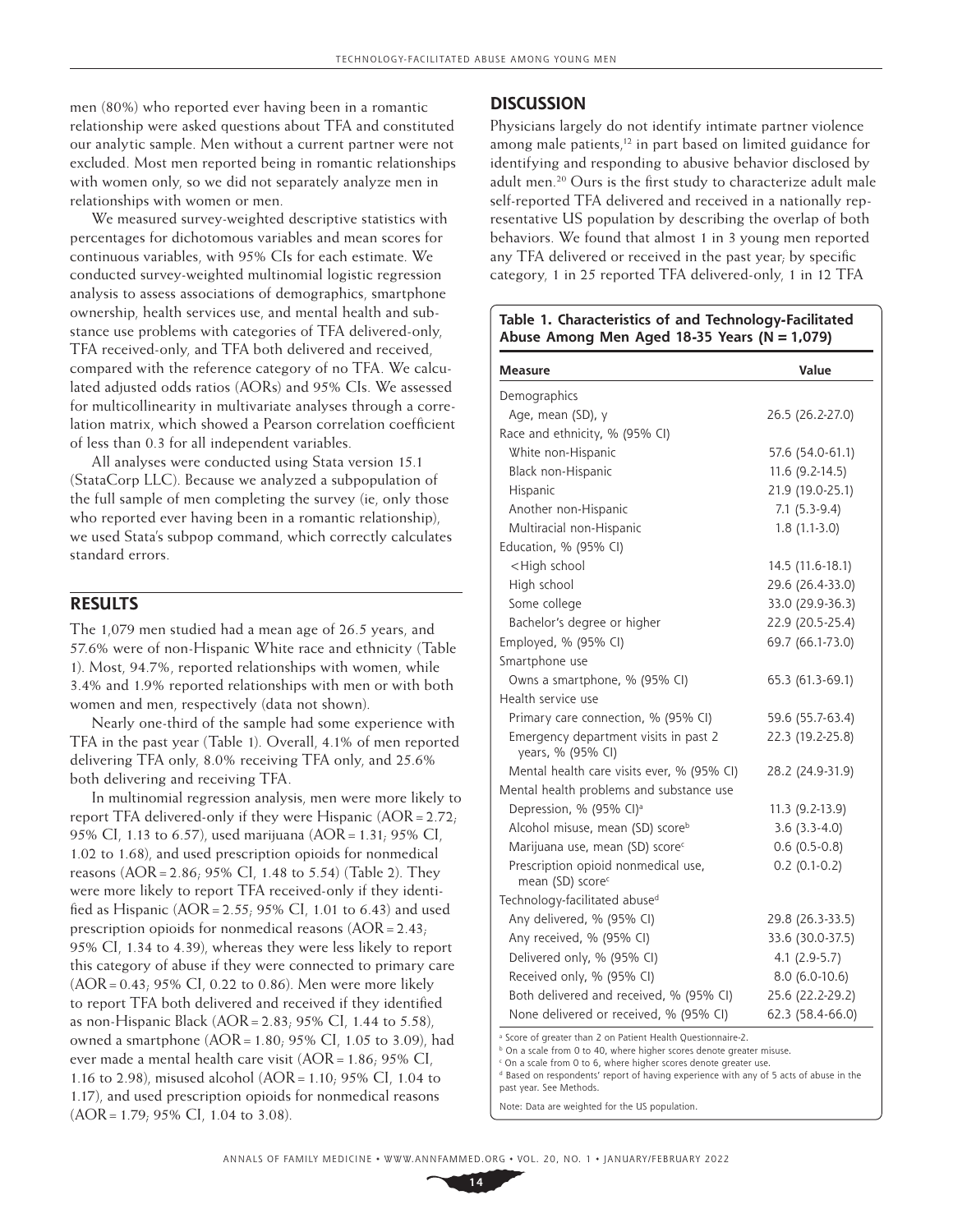| Characteristic                              | <b>TFA Delivered</b><br>Only, AOR<br>(95% CI) | <b>TFA Received</b><br>Only, AOR<br>(95% CI) | <b>TFA Both Delivered</b><br>and Received,<br>AOR (95% CI) |
|---------------------------------------------|-----------------------------------------------|----------------------------------------------|------------------------------------------------------------|
| Demographics                                |                                               |                                              |                                                            |
| Age: per year                               | $1.05(0.95-1.16)$                             | 0.94 (0.87-1.02)                             | 0.96 (0.92-1.01)                                           |
| Race/ethnicity <sup>a</sup>                 |                                               |                                              |                                                            |
| Black non-Hispanic                          | 1.02 (0.20-5.36)                              | 1.19 (0.35-4.03)                             | $2.83b$ (1.44-5.58)                                        |
| Hispanic                                    | $2.72c$ (1.13-6.57)                           | $2.55c$ (1.01-6.43)                          | 1.53 (0.89-2.63)                                           |
| Another non-Hispanic                        | 1.95 (0.44-8.65)                              | 2.95 (0.79-11.0)                             | 2.54 (0.96-6.72)                                           |
| Multiracial non-Hispanic                    | $0.22$ (0.02-3.21)                            | 1.87 (0.61-5.72)                             | $0.31(0.07-1.43)$                                          |
| Education <sup>d</sup>                      |                                               |                                              |                                                            |
| High school education                       | $0.48(0.12-1.86)$                             | $0.40(0.06 - 2.55)$                          | $0.90(0.33 - 2.47)$                                        |
| Some college                                | 1.51 (0.44-5.20)                              | 0.50 (0.08-2.94)                             | $0.92$ (0.33-2.52)                                         |
| Bachelor's degree or higher                 | 1.36 (0.40-4.69)                              | $0.72$ (0.12-4.47)                           | $0.77$ (0.27-2.14)                                         |
| Employed                                    | 4.25 (0.62-29.2)                              | 1.04 (0.38-2.82)                             | 1.61 (0.90-2.88)                                           |
| Smartphone use                              |                                               |                                              |                                                            |
| Owns a smartphone                           | 0.72 (0.29-1.82)                              | 0.70 (0.29-1.69)                             | $1.80b$ (1.05-3.09)                                        |
| Health service use                          |                                               |                                              |                                                            |
| Primary care connection                     | $0.83(0.39-1.77)$                             | $0.43b$ (0.22-0.86)                          | 1.19 (0.78-1.83)                                           |
| Emergency department visits                 | $0.83(0.33 - 2.08)$                           | 1.14 (0.49-2.62)                             | 1.49 (0.89-2.50)                                           |
| Mental health care visits                   | $0.71(0.28-1.82)$                             | 0.95 (0.48-1.89)                             | 1.86 <sup>b</sup> (1.16-2.98)                              |
| Mental health problems and<br>substance use |                                               |                                              |                                                            |
| Depression                                  | 1.48 (0.49-4.40)                              | $0.41(0.09-1.85)$                            | $0.97(0.45 - 2.10)$                                        |
| Alcohol misuse                              | 1.00 (0.91-1.10)                              | 1.06 (0.98-1.15)                             | $1.10^{\circ}$ (1.04-1.17)                                 |
| Marijuana use                               | 1.31 <sup>b</sup> (1.02-1.68)                 | $0.83(0.64-1.07)$                            | 1.08 (0.94-1.24)                                           |
| Prescription opioid non-<br>medical use     | $2.86c$ (1.48-5.54)                           | $2.43c$ (1.34-4.39)                          | 1.79 <sup>b</sup> (1.04-3.08)                              |

a Reference group is White non-Hispanic.

 $b$   $P$  <.01.

 $\epsilon$  *P* <.05. d Reference group is less than high school.

e  *P* <.001.

Notes: Results of multinomial logistic regression analysis using no TFA as the reference category. Data are weighted for the US population.

received-only, and 1 in 4 TFA both delivered and received. These rates are similar to national past-year estimates of male intimate partner violence victimization, with 5% experiencing contact sexual violence, physical violence, or stalking, $21$  and 18% experiencing psychological aggression.<sup>22</sup> Notably, the largest group of men reporting TFA were those in the group both delivering and receiving abuse. This finding is similar to other data demonstrating that the largest group of men reporting physical intimate partner violence were those both receiving and delivering it, compared with those only delivering or only receiving.12 Taken together, these results highlight the complexity of identifying and responding to intimate partner violence and TFA among men, given that delivery and receipt commonly occur together.

Men who had a primary care physician had lower odds of reporting TFA received. Given that 9 out of 10 young men

in the United States support health care professionals asking men about intimate partner violence,<sup>12</sup> primary care clinicians can consider querying not only about intimate partner violence but also about TFA among male patients. Men who reported ever having mental health care visits had higher odds of TFA both delivered and received. Given this association, primary care physicians can consider assessing TFA among male patients who use mental health services. Three screening tools for intimate partner violence—the Hurt, Insult, Threaten, and Scream Brief Domestic Violence tool, the Partner Violence Screen, and the Index of Spousal Abuse—have been validated in women and are now showing promise in primary care and emergency medicine settings for identifying male intimate partner violence perpetration or victimization.<sup>23,24</sup> Although these tools still need further validation in male patients, primary care clinicians can consider expanding some of the tools' questions to include TFA.

Alcohol misuse, marijuana use, and prescription pain medication use for nonmedical reasons were associated with increased odds of TFA, findings that are consistent with correlates of such abuse among adolescents and youth.25-27 Although depression, education level, and employment status have been associated with increased intimate part-

ner violence,<sup>28,29</sup> these characteristics were not correlated with TFA in our study. This difference may reflect our controlling for other factors typically associated with intimate partner violence,<sup>28,29</sup> or possibly differing effects of depression, education level, and employment status for men compared with women. Men identifying as non-Hispanic Black had increased odds of TFA both delivered and received, and men identifying as Hispanic had increased odds of TFA delivered-only and received-only. Other national studies have shown lower lifetime physical and sexual violence and stalking victimization reported by White men as compared with self-identified Black, Native American, or multiracial men, $^{22}$  and large health care– based studies have shown increased odds of physical intimate partner violence perpetration and victimization among young men of Black vs White or other race.17 These racial and ethnic findings likely represent unmeasured socioeconomic factors,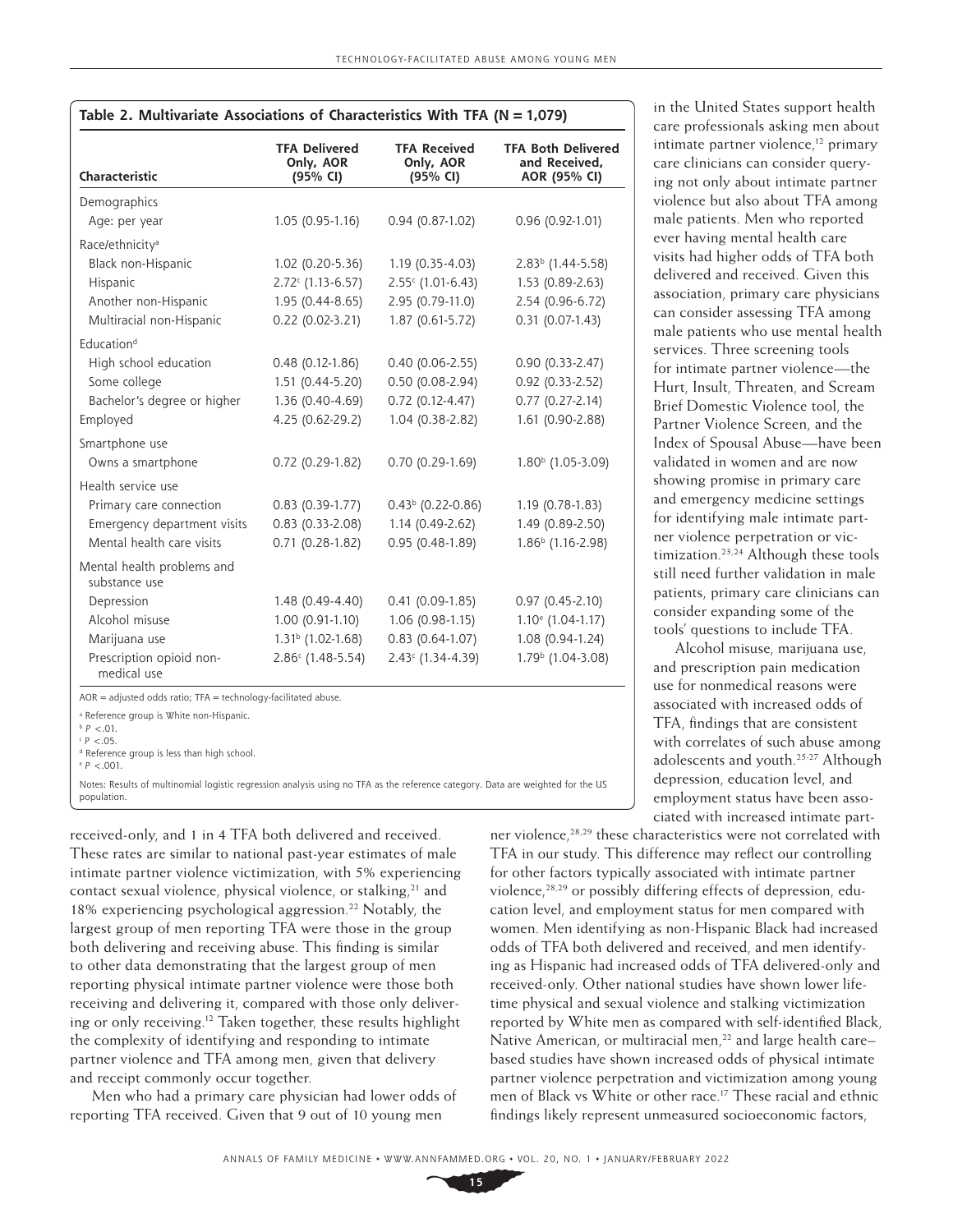neighborhood factors, or both. Additionally, the observed disparities by race demonstrate the need for culturally and contextually designed interventions to equitably address these health disparities among minority men.<sup>30,31</sup>

Men who owned smartphones were more likely to report TFA both delivered and received. Primary care physicians may use this association to consider developing and delivering TFA interventions by smartphones. Digital interventions are being used for alcohol and drug use disorders,<sup>32,33</sup> and these substance-use interventions could be adapted to include TFA. Additionally, tailored online intimate partner violence interventions that show success for helping women experiencing intimate partner violence could be expanded to include men while including TFA-specific interventions.<sup>34</sup>

Our cross-sectional survey can assess only associations with and not causation of TFA among men. Experiences of TFA delivered and received were self-reported measures without context or input from partners and did not include reports of in-person or technology-facilitated physical or sexual abuse. Our data were collected in 2014, and given the continued expansion of communication technologies and applications, TFA prevalence may have changed since then. Additionally, we did not assess men's sending or receiving of sexually explicit photos, and we did not have questions on transgender and cisgender status, or gender identity. Future research can measure expanded forms of TFA and gender identity among men. With these limitations in mind, our study contributes to physician understanding of TFA by demonstrating that past-year TFA was prevalent and associated with primary care and mental health service use, alcohol misuse, and substance use. Primary care physicians can consider assessing TFA among their male patients and developing interventions to mitigate this behavior.

#### **[Read or post commentaries in response to this article](https://www.AnnFamMed.org/content/20/1/12/tab-e-letters).**

**Key words:** technology-facilitated abuse; intimate partner violence, prevalence; young men; screening; primary care

Submitted September 20, 2020; submitted, revised, May 3, 2021; accepted May 25, 2021.

**Funding support:** This research was supported by the Robert Wood Johnson Foundation and the Veterans Affairs Clinical Scholars Program at the University of Michigan.

**Disclaimer:** The views expressed are solely those of the authors and do not necessarily represent official views of the authors' affiliated institutions or funders.

**Previous presentation:** Presented at the Society for the Advancement of Violence and Injury Research Annual Conference; April 27, 2020; virtual conference.

#### **[Supplemental materials](https://www.AnnFamMed.org/lookup/suppl/doi:10.1370/afm.2758/-/DC1)**

#### **References**

- 1. Pew Research Center. 2019 mobile fact sheet. Published Jun 12, 2019. Accessed Sep 20, 2020. [https://www.pewresearch.org/internet/fact-sheet/](https://www.pewresearch.org/internet/fact-sheet/mobile/) [mobile/](https://www.pewresearch.org/internet/fact-sheet/mobile/)
- 2. Lenhart A, Duggan M. Couples, the internet, and social media: how American couples use digital technology to manage life, logistics, and emotional intimacy within their relationships. Pew Research Center. Published Feb 11, 2014. Accessed Sep 20, 2020. [https://www.pewresearch.org/](https://www.pewresearch.org/internet/2014/02/11/couples-the-internet-and-social-media/) [internet/2014/02/11/couples-the-internet-and-social-media/](https://www.pewresearch.org/internet/2014/02/11/couples-the-internet-and-social-media/)
- 3. Draucker CB, Martsolf DS. The role of electronic communication technology in adolescent dating violence. *J Child Adolesc Psychiatr Nurs*. 2010;23(3):133- 142. [10.1111/j.1744-6171.2010.00235.x](http://doi.org/10.1111/j.1744-6171.2010.00235.x)
- 4. Epstein-Ngo QM, Roche JS, Walton MA, Zimmerman MA, Chermack ST, Cunningham RM. Technology-delivered dating aggression: risk and promotive factors and patterns of associations across violence types among high-risk youth. *Violence Gend*. 2014;1(3):131-133. [10.1089/vio.2014.0018](http://doi.org/10.1089/vio.2014.0018)
- 5. Reed LA, Tolman RM, Ward LM. Snooping and sexting: digital media as a context for dating aggression and abuse among college students. *Violence Against Women*. 2016;22(13):1556-1576.
- 6. Watkins LE, Maldonado RC, DiLillo D. The Cyber Aggression in Relationships Scale: a new multidimensional measure of technologybased intimate partner aggression. *Assessment*. 2018;25(5):608-626. [10.1177/1073191116665696](http://doi.org/10.1177/1073191116665696)
- 7. Hamby S. Self-report measures that do not produce gender parity in intimate partner violence: a multi-study investigation. *Psychol Violence*. 2016; 6(2):323-335.
- 8. Tu J, Penti B. How we talk about "perpetration of intimate partner violence" matters. *J Am Board Fam Med*. 2020;33(5):809-814. [10.3122/](http://doi.org/10.3122/jabfm.2020.05.200066) [jabfm.2020.05.200066](http://doi.org/10.3122/jabfm.2020.05.200066)
- 9. Machado A, Hines D, Matos M. Help-seeking and needs of male victims of intimate partner violence in Portugal. *Psychol Men Masc*. 2016;17(3):255- 264. [10.1037/men0000025](http://doi.org/10.1037/men0000025)
- 10. Leisring PA, Giumetti GW. Sticks and stones may break my bones, but abusive text messages also hurt: development and validation of the Cyber Psychological Abuse scale. *Partn Abus*. 2014;5(3):323-341.
- 11. Ybarra M, Price-Feeney M, Lenhart A, Zickuhr K. Intimate partner digital abuse: report. *Data & Society*. Published Jan 18, 2017. Accessed Sep 20, 2020. <https://datasociety.net/library/intimate-partner-digital-abuse/>
- 12. Walsh TB, Seabrook RC, Tolman RM, Lee SJ, Singh V. Prevalence of intimate partner violence and beliefs about partner violence screening among young men. *Ann Fam Med*. 2020;18(4):303-308. [10.1370/afm.2536](http://doi.org/10.1370/afm.2536)
- 13. Ipsos, KnowledgePanel. Accessed Sep 20, 2020. [https://www.ipsos.com/](https://www.ipsos.com/en-us/solutions/public-affairs/knowledgepanel) [en-us/solutions/public-affairs/knowledgepanel](https://www.ipsos.com/en-us/solutions/public-affairs/knowledgepanel)
- 14. Ipsos. *Panel Book: KnowledgePanel Brings You a Probability-Based Online Sample*. Ipsos; 2019. Accessed Sep 20, 2020. [https://www.ipsos.com/sites/](https://www.ipsos.com/sites/default/files/june-2020_kp_book-1.pdf) [default/files/june-2020\\_kp\\_book-1.pdf](https://www.ipsos.com/sites/default/files/june-2020_kp_book-1.pdf)
- 15. Kroenke K, Spitzer RL, Williams JB. The Patient Health Questionnaire-2: validity of a two-item depression screener. *Med Care*. 2003;41(11):1284- 1292. [10.1097/01.MLR.0000093487.78664.3C](http://doi.org/10.1097/01.MLR.0000093487.78664.3C)
- 16. Saunders JB, Aasland OG, Babor TF, de la Fuente JR, Grant M. Development of the Alcohol Use Disorders Identification Test (AUDIT): WHO collaborative project on early detection of persons with harmful alcohol consumption—II. *Addiction*. 1993;88(6):791-804. [10.1111/j.1360-0443.1993.tb02093.x](http://doi.org/10.1111/j.1360-0443.1993.tb02093.x)
- 17. Singh V, Walton MA, Whiteside LK, et al. Dating violence among male and female youth seeking emergency department care. *Ann Emerg Med*. 2014; 64(4):405.e1-412.e1.
- 18. Mahoney CT, Iverson KM. The roles of alcohol use severity and posttraumatic stress disorder symptoms as risk factors for women's intimate partner violence experiences. *J Womens Health (Larchmt)*. 2020;29(6):827-836. [10.1089/jwh.2019.7944](http://doi.org/10.1089/jwh.2019.7944)
- 19. Harris KM, Udry JR, Bearman PS. The National Longitudinal Study of Adolescent Health: In Home Questionnaire Codebook Wave III, Section 28, Tobacco, Alcohol, Drugs, Self Image. Accessed Sep 20, 2020. [https://](https://addhealth.cpc.unc.edu/documentation/codebooks/) [addhealth.cpc.unc.edu/documentation/codebooks/](https://addhealth.cpc.unc.edu/documentation/codebooks/)
- 20. Singh V, Tolman R, Walton M, Chermack S, Cunningham R. Characteristics of men who perpetrate intimate partner violence. *J Am Board Fam Med*. 2014; 27(5):661-668. [10.3122/jabfm.2014.05.130247](http://doi.org/10.3122/jabfm.2014.05.130247)
- 21. Smith SG, Zhang X, Basile KC, et al. *The National Intimate Partner and Sexual Violence Survey: 2015 Data Brief – Updated Release.* National Center for Injury Prevention and Control, Centers for Disease Control and Prevention; 2018. <https://www.cdc.gov/violenceprevention/pdf/2015data-brief508.pdf>
- 22. Black MC, Basile KC, Breiding MJ, et al. *The National Intimate Partner and Sexual Violence Survey (NISVS): 2010 Summary Report.* National Center for Injury Prevention and Control, Centers for Disease Control and Prevention; 2011. [https://www.cdc.gov/violenceprevention/pdf/nisvs\\_executive\\_summary-a.pdf](https://www.cdc.gov/violenceprevention/pdf/nisvs_executive_summary-a.pdf)

ANNALS OF FAMILY MEDICINE ✦ WWW.ANNFAMMED.ORG ✦ VOL. 20, NO. 1 ✦ JANUARY/FEBRUARY 2022